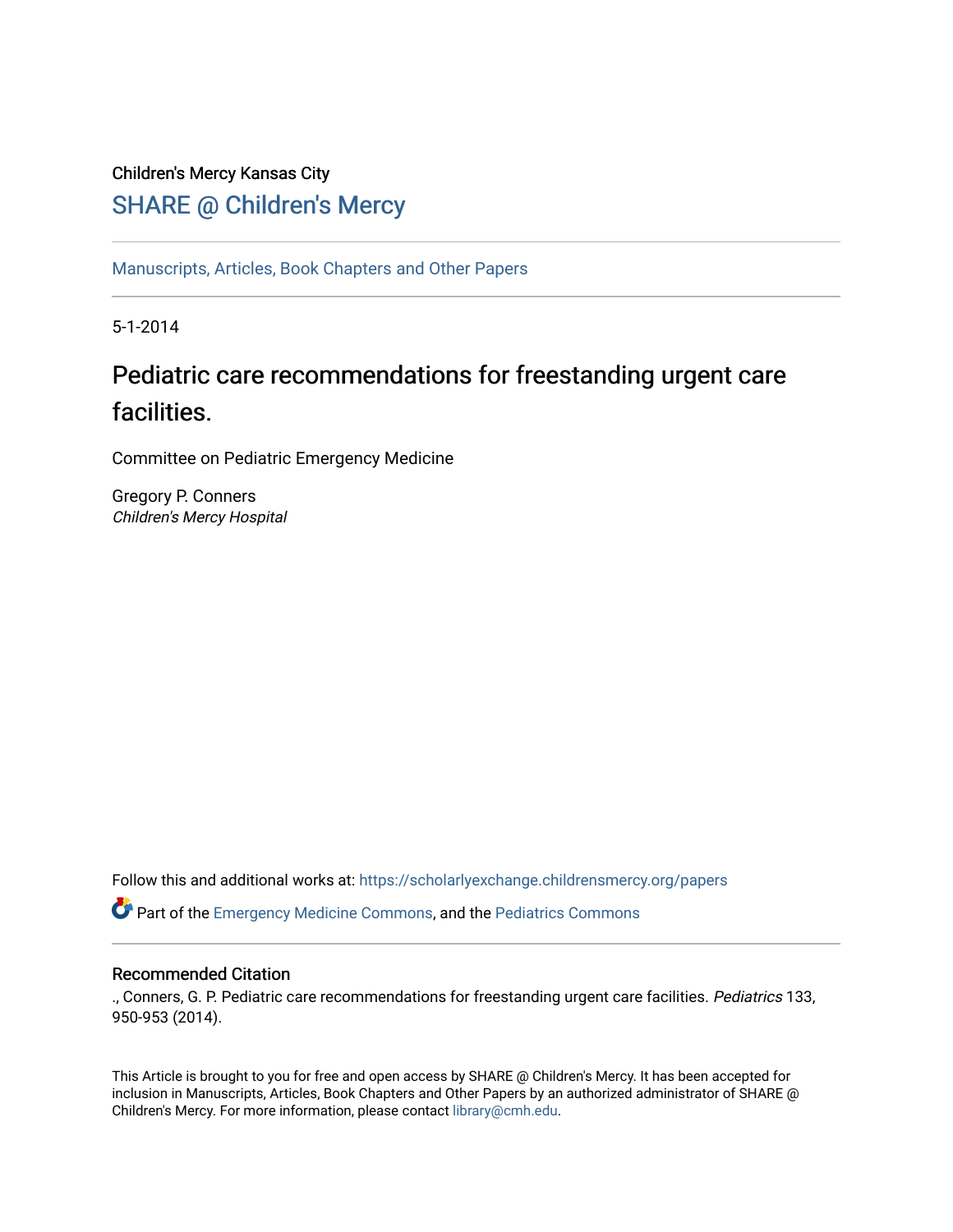#### POLICY STATEMENT

DEDICATED TO THE HEALTH OF ALL CHILDREN'

American Academy

of Pediatrics

# Pediatric Care Recommendations for Freestanding Urgent Care Facilities

# abstract

Treatment of children at freestanding urgent care facilities has become common in pediatric health care. Well-managed freestanding urgent care facilities can improve the health of the children in their communities, integrate into the medical community, and provide a safe, effective adjunct to, but not a replacement for, the medical home or emergency department. Recommendations are provided for optimizing freestanding urgent care facilities' quality, communication, and collaboration in caring for children. Pediatrics 2014;133:950-953

#### **INTRODUCTION**

Urgent care for children, as a segment of the current health care industry, continues to grow in number of facilities, variety, and scope. The Urgent Care Association of America estimates that there are 4500 urgent care facilities (private communication, Urgent Care Association of America, 2013) at which more than 150 million adult and pediatric visits occur annually in the United States.<sup>1</sup> The descriptors "urgent care" and "urgent care facility (or center)" have been used in a variety of ways, from describing after-hours or sick visits provided in a primary care office or clinic to the provision of hospital-based acute care in a non–emergency department setting. This policy statement addresses acute care provided to sick or injured children in a freestanding setting specifically designated for that purpose and does not address hospital-based urgent care facilities, hospital-based or freestanding emergency departments, or retail-based clinics.2

#### BACKGROUND

Urgent care typically focuses on providing acute assessment and management of mildly or moderately sick or injured patients, with an emphasis on rapid service and low cost. Freestanding urgent care facilities typically provide unscheduled visits but may also allow patients and families to make an appointment. Business models include individual businesses, franchises, affiliates of a specific health insurer, or subsidiaries of a hospital, among others. Facilities operating as part of a hospital system will probably fall within that larger administrative structure and include shared computerized imaging, laboratory facilities, medical records, and other resources. Most urgent care facilities have at least 1 physician on staff<sup>3</sup> Plain

#### COMMITTEE ON PEDIATRIC EMERGENCY MEDICINE

#### KEY WORDS

FREE

pediatrics, urgent care, medical home, emergency care, health services

This document is copyrighted and is property of the American Academy of Pediatrics and its Board of Directors. All authors have filed conflict of interest statements with the American Academy of Pediatrics. Any conflicts have been resolved through a process approved by the Board of Directors. The American Academy of Pediatrics has neither solicited nor accepted any commercial involvement in the development of the content of this publication.

The recommendations in this statement do not indicate an exclusive course of treatment or serve as a standard of medical care. Variations, taking into account individual circumstances, may be appropriate.

All policy statements from the American Academy of Pediatrics automatically expire 5 years after publication unless reaffirmed, revised, or retired at or before that time.

www.pediatrics.org/cgi/doi/10.1542/peds.2014-0569 doi:10.1542/peds.2014-0569

PEDIATRICS (ISSN Numbers: Print, 0031-4005; Online, 1098-4275). Copyright © 2014 by the American Academy of Pediatrics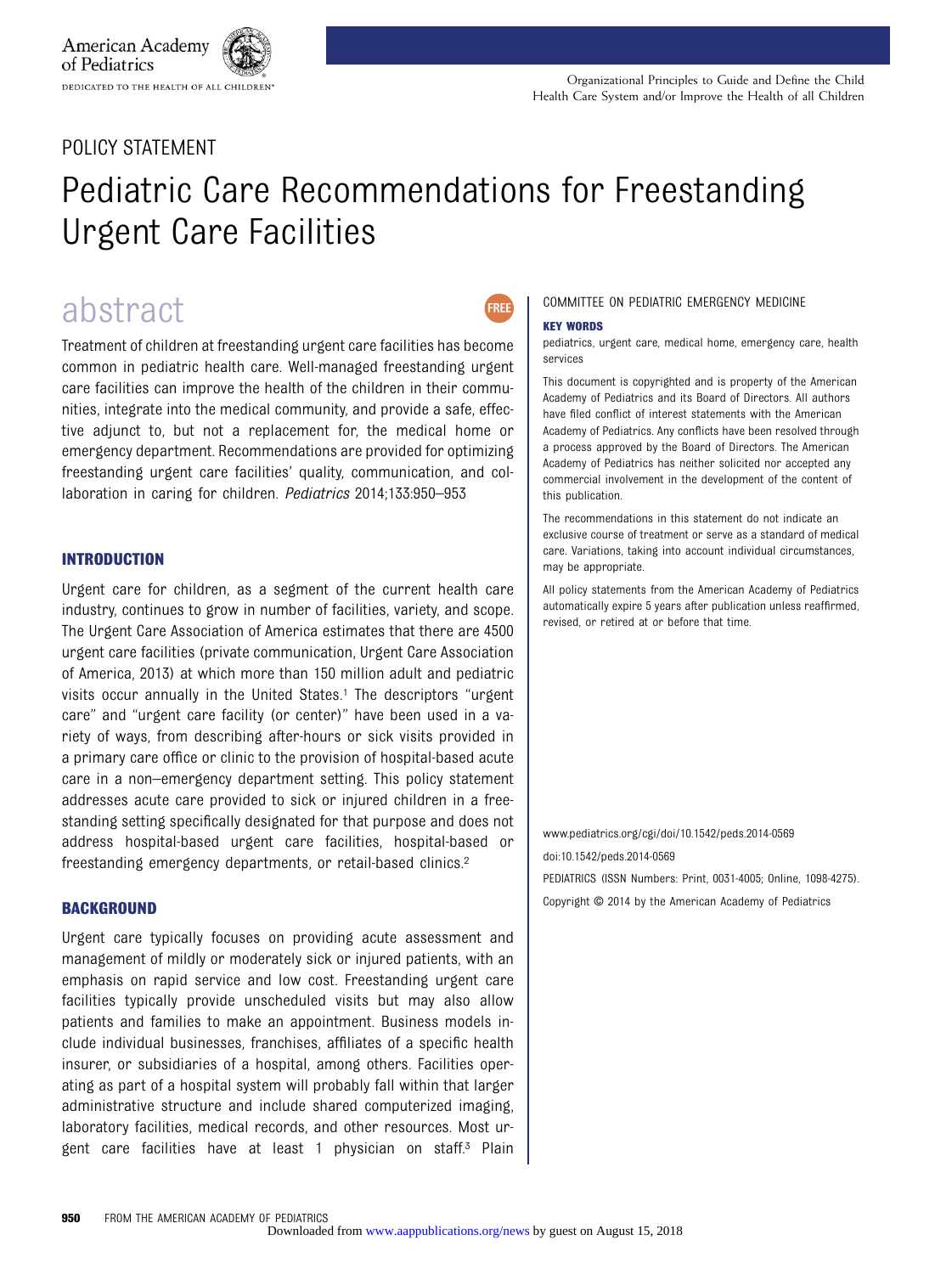radiography, suturing of uncomplicated lacerations, splinting of uncomplicated musculoskeletal injuries, and simple laboratory tests are typically offered. Some provide such nonacute services as immunizations and preparticipation sports physical examinations. One of the principal challenges of urgent care is maintaining an appropriate and predetermined scope of practice, because patients with true emergencies may seek care at urgent care facilities; this confusion is probably exacerbated by varying definitions of urgent care. Regulation of freestanding urgent care centers varies greatly between the states, ranging from little oversight to actual prohibition of the use of the term "urgent care" except by emergency centers.4 Screening of all patients for emergency medical conditions and other requirements of the Emergency Medical Treatment and Labor Act apply to hospital-owned freestanding urgent care facilities if either the center is licensed as an emergency department, it is advertised as providing care for emergency medical conditions on an urgent basis, or at least one-third of its outpatient visits are for treatment of emergency medical conditions, as judged by the Centers for Medicare and Medicaid Services, on an urgent basis without a previously scheduled appointment.5,6

#### RECOMMENDATIONS

As the role of freestanding urgent care facilities in pediatric care evolves, it is important that they maintain the highest standards of care. Despite the growth in pediatric urgent care, there is little existing literature beyond professional policy statements and industry white papers on the subject. Research on the nature, scope, quality, and outcomes of pediatric urgent care is scant.3,7,8 With these limitations, the

recommendations here represent expert consensus by leaders in pediatric emergency medicine and related fields. Given its growing importance, a better understanding of pediatric urgent care should be an important focus for health service researchers.

#### Emergency Preparedness

Freestanding urgent care facilities serving children should be capable of providing timely assessment, initial resuscitation, and stabilization and be able to initiate transfer of pediatric patients who need a higher level of care. This includes children with medical, traumatic, and behavioral or mental health emergencies. Staff members at freestanding urgent care facilities should have the training, experience, and skills necessary to initiate pediatric life support during all hours of operation. Simulation or mock codes, with scenarios that are complete from patient presentation to departure, are often an important component of pediatric emergency preparedness. Triage, transfer, and transport agreements should be prearranged with definitive care facilities that are capable of providing the appropriate level of care based on the acuity of illness or injury of the child. Local emergency medical services providers should be familiar with the facility's physical plant and should familiarize urgent care facility staff with their pediatric capabilities. Programs to monitor and improve the quality of care for children with emergencies should be in place. Although written for the primary care provider, the American Academy of Pediatrics policy statement "Preparation for Emergencies in the Offices of Pediatricians and Pediatric Primary Care Providers" offers excellent guidance for preparation, recognition, and response to children needing emergency care in the urgent care facility setting.9

#### Scope of Care

Freestanding urgent care facility operators must give careful thought and planning to the scope of care that they can and should provide to pediatric patients. This includes evidencebased, patient- and family-centered, predetermined approaches to common pediatric complaints, including fever, asthma exacerbations, lacerations, gastrointestinal tract complaints, potential fractures, and other musculoskeletal injuries. Principles guiding the extent of evaluation and management of other complaints should be established. Urgent care facilities should be capable of managing children with special needs. Recognition and management of child abuse or neglect and other aspects of interpersonal violence should be addressed. Guidance regarding conditions that are or are not appropriate to the facility should be readily available to the public, including parents, referring physicians, and other referral sources, such as triage nurse telephone services. This should include guidance on when even a common pediatric complaint is too severe to be appropriate for urgent care, such as injuries or illnesses that may warrant hospitalization, advanced imaging, or invasive procedures. The timing and availability of child-appropriate equipment, on-site and off-site laboratory testing, and imaging must be taken into consideration. Planning should include setting limits on the intensity and scope of care and predetermined systems for handovers of care when those limits are reached or the facility is closing.

Facilities must have predetermined plans for addressing requests for patient care, including those involving children with emergency medical conditions, occurring before or after usual hours of operation, including when staff members are physically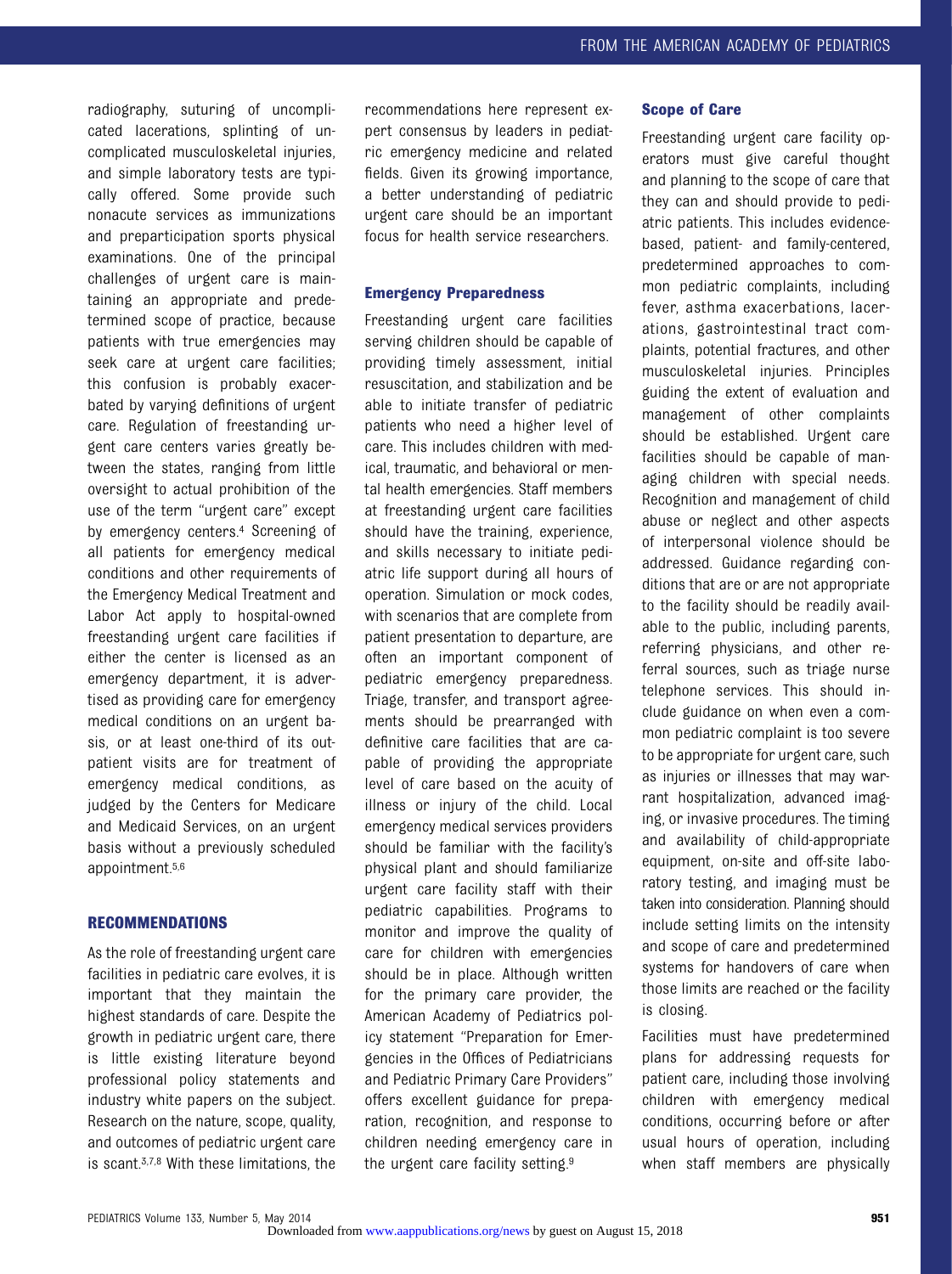present. Signage and directions to nearby emergency facilities can be especially helpful to those seeking care when no facility staff are present.

#### The Medical Home

Urgent care facilities should complement and support the medical home model,10 providing some services not routinely available in the medical home and providing an alternative for acute care should the medical home be unavailable. They should not routinely provide continuity care to children and should avoid appearing as a replacement for the primary care provider. Urgent care facilities should collaborate with primary care providers as referral centers for patients with acute health concerns. Referring providers should provide necessary clinical information to the freestanding urgent care facility and be available to provide consultation and context for their patients' management. Whether a patient is referred or not, appropriate records should be kept. Communication with the medical home should be prompt and seamless. Medical homes must provide easily accessed channels for this communication. Providers who refer children to a freestanding urgent care facility should verify adherence to these recommendations with the facility's leadership and should expect highquality care for their patients.

#### **Staffing**

Freestanding urgent care facilities serving children must be staffed by providers and staff with the training and experience to manage children who are seeking urgent care and to initially assess and manage, resuscitate if needed, and transfer children who are seeking emergency care from the urgent care setting. Educational opportunities directed at clinicians or administrators providing urgent care for children are needed. Nonphysician providers should have meaningful oversight by appropriate physicians; even when not legally required, collaboration with a qualified physician is desirable. A clinician–manager empowered to address off-hours questions about imaging, laboratory tests, prescriptions, and the like should be designated.

#### Participation in Systems of Care

Freestanding urgent care facilities provide service that can enhance pediatric care in many communities. Therefore, they should be an integral part of community systems of care. Area health departments, medical societies, and other professional groups should provide appropriate lines of communication and avenues for this participation. Facility-specific disaster preparedness preparations should be in place. In addition, urgent care facilities may be important participants in local and regional disaster plans by providing syndromic surveillance to assist in identification of disasters and epidemics, pediatric primary care services when disaster disrupts the medical home, and countermeasures and patient education in the case of actual or potential outbreaks. Urgent care facilities should have transfer arrangements with area hospitals capable of providing pediatric or adult emergency care as necessary. Providers should be able to distinguish, ideally via predetermined criteria and in conjunction with families, which patients need emergency ambulance transfers, which need nonemergency ambulance-based transfers, and which may be transferred by other means, such as private vehicle. Planned coordination with local emergency medical services is essential. Appropriate payment should be made to both facilities when a patient is

transferred from a medical home to an urgent care facility or from an urgent care facility to an emergency department or other facility.

Medical professionals providing oversight to freestanding urgent care facilities serving children should regularly review facility adherence to this policy statement. Accreditation by external reviewers of urgent care facilities serving children should include meaningful assessment of quality measures and performance of appropriate pediatric care.

#### **CONCLUSIONS**

Well-managed freestanding urgent care facilities can enhance the provision of urgent services to the children of their communities, be integrated into the medical community, and provide a safe, effective adjunct to, but not a replacement for, the medical home. Urgent care facilities serving children should be able to rapidly assess, begin stabilization, and initiate transfer of children with emergencies. Consistent oversight, planning, and quality monitoring and improvement are crucial. The scope of care offered to children should be well defined and well communicated. Providers and staff must have the training and experience to manage children. There remains a great need for research on the role of urgent care in pediatrics. Educational opportunities at the student, resident, fellow, or continuing medical education level involving pediatric urgent care are minimal and should be developed as more and more pediatricians and other health care providers are employed by, provide oversight to, or work collaboratively with urgent care facilities. Accreditation of urgent care facilities serving children should include meaningful assessment of quality measures and performance of appropriate pediatric care.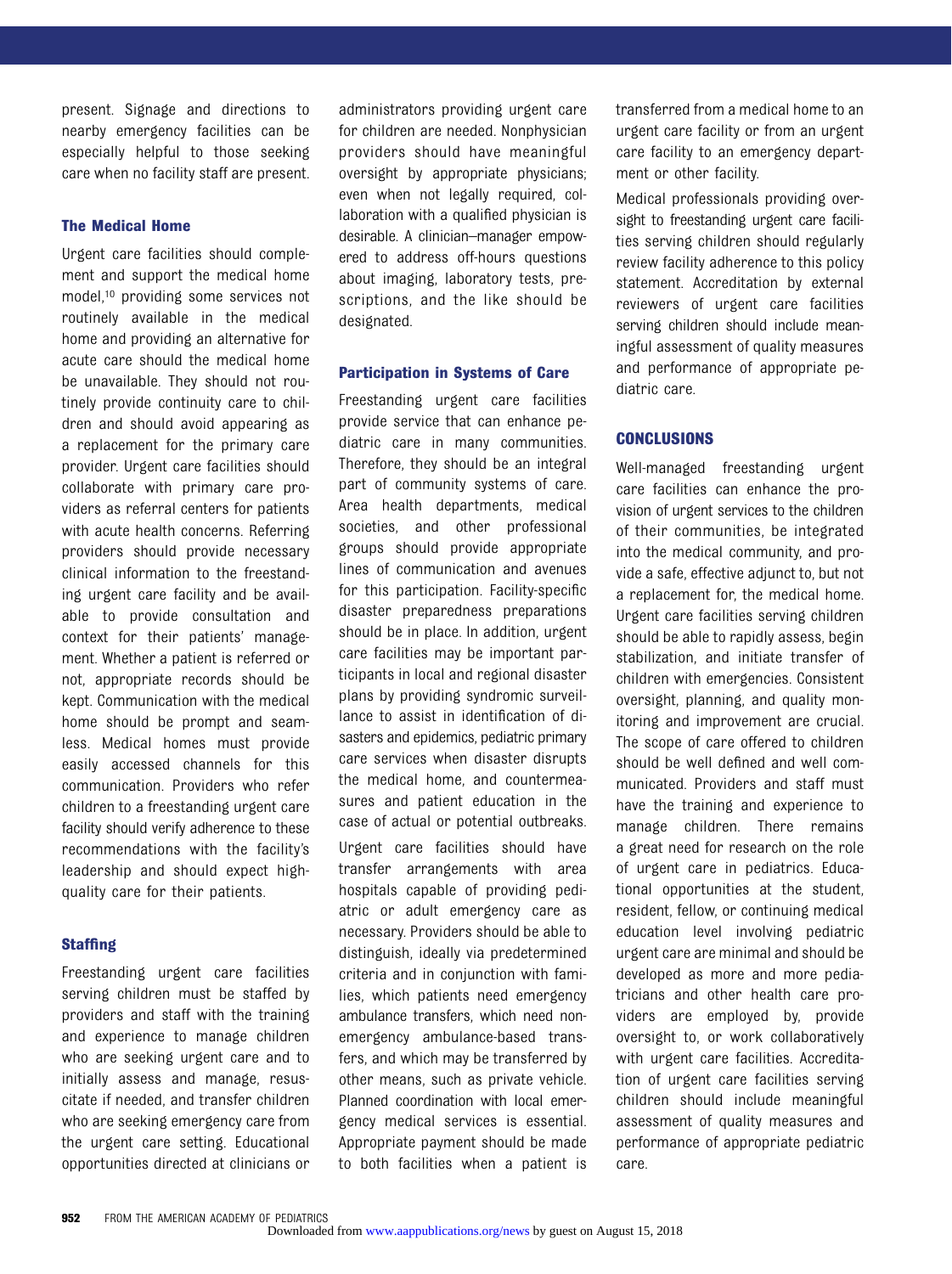#### LEAD AUTHOR

Gregory P. Conners, MD, MPH, MBA, FAAP

#### COMMITTEE ON PEDIATRIC EMERGENCY MEDICINE, 2012–2013

Joan E. Shook, MD, MBA, FAAP, Chairperson Alice D. Ackerman, MD, MBA, FAAP Thomas H. Chun, MD, MPH, FAAP Gregory P. Conners, MD, MPH, MBA, FAAP Nanette C. Dudley, MD, FAAP Susan M. Fuchs, MD, FAAP Marc H. Gorelick, MD, MSCE, FAAP Natalie E. Lane, MD, FAAP

Brian R. Moore, MD, FAAP Joseph L. Wright, MD, MPH, FAAP

#### LIAISONS

Isabel A. Barata, MD – American College of Emergency Physicians Kim Bullock, MD – American Academy of Family **Physicians** Jennifer Daru, MD, FAAP - AAP Section on Hospital Medicine Toni K. Gross, MD, MPH, FAAP - National Association of EMS Physicians Elizabeth Edgerton, MD, MPH, FAAP – Maternal and Child Health Bureau

Tamar Magarik Haro – AAP Department of Federal Affairs

Jaclynn S. Haymon, MPA, RN - EMSC National Resource Center

Lou E. Romig, MD, FAAP – National Association of Emergency Medical Technicians

Sally K. Snow, RN, BSN - Emergency Nurses Association

David W. Tuggle, MD, FAAP – American College of **Surgeons** 

Cynthia Wright, MSN, RNC – National Association of State EMS Officials

#### **STAFF**

Sue Tellez

#### **REFERENCES**

- 1. Urgent Care Association of America. About urgent care. Available at: [www.ucaoa.org/](www.ucaoa.org/home_abouturgentcare.php) [home\\_abouturgentcare.php](www.ucaoa.org/home_abouturgentcare.php). Accessed March 19, 2013
- 2. American Academy of Pediatrics, Committee on Practice and Ambulatory Medicine. Policy statement: AAP principles concerning retail-based clinics. Pediatrics. 2014; 133(3):e794–e797
- 3. Weinick RM, Bristol SJ, DesRoches CM. Urgent care centers in the U.S.: findings from a national survey. BMC Health Serv Res. 2009;9:79
- 4. Williams M, Pfeffer M. Freestanding emergency departments: do they have a role in California? Oakland, CA: California Healthcare Foundation; 2009. Available at: [www.](www.chcf.org/publications/2009/07/freestanding-emergency-departments-do-they-have-a-role-in-california)

[chcf.org/publications/2009/07/freestand](www.chcf.org/publications/2009/07/freestanding-emergency-departments-do-they-have-a-role-in-california)[ing-emergency-departments-do-they-have](www.chcf.org/publications/2009/07/freestanding-emergency-departments-do-they-have-a-role-in-california)[a-role-in-california.](www.chcf.org/publications/2009/07/freestanding-emergency-departments-do-they-have-a-role-in-california) Accessed March 19, 2013

- 5. Moy MM. The EMTALA Answer Book, 2012 Edition. New York, NY: Wolters Kluwer Law & Business; 2012
- 6. Centers for Medicare and Medicaid Services. HHS. §489.24. Available at: [www.gpo.](www.gpo.gov/fdsys/pkg/CFR-2007-title42-vol4/pdf/CFR-2007-title42-vol4-sec489-24.pdf) [gov/fdsys/pkg/CFR-2007-title42-vol4/pdf/](www.gpo.gov/fdsys/pkg/CFR-2007-title42-vol4/pdf/CFR-2007-title42-vol4-sec489-24.pdf) [CFR-2007-title42-vol4-sec489-24.pdf](www.gpo.gov/fdsys/pkg/CFR-2007-title42-vol4/pdf/CFR-2007-title42-vol4-sec489-24.pdf). Accessed March 19, 2013
- 7. Yard EE, Comstock RD. An epidemiologic comparison of injuries presenting to a pediatric emergency department and local urgent care facilities. J Safety Res. 2009;40 (1):63–69
- 8. Conners GP, Hartman T, Fowler MA, Schroeder LL, Tryon TW. Was the pediatric emergency department or pediatric urgent care center setting more affected by the fall 2009 H1N1 influenza outbreak? Clin Pediatr (Phila). 2011;50(8):764–766
- 9. Frush K; American Academy of Pediatrics Committee on Pediatric Emergency Medicine. Preparation for emergencies in the offices of pediatricians and pediatric primary care providers. Pediatrics. 2007;120(1):200–212
- 10. American Academy of Family Physicians; American Academy of Pediatrics. American College of Physicians; American Osteopathic Association. Joint principles of the patient-centered medical home. 2007. Available at: [www.pcpcc.net/joint-principles.](www.pcpcc.net/joint-principles) Accessed March 19, 2013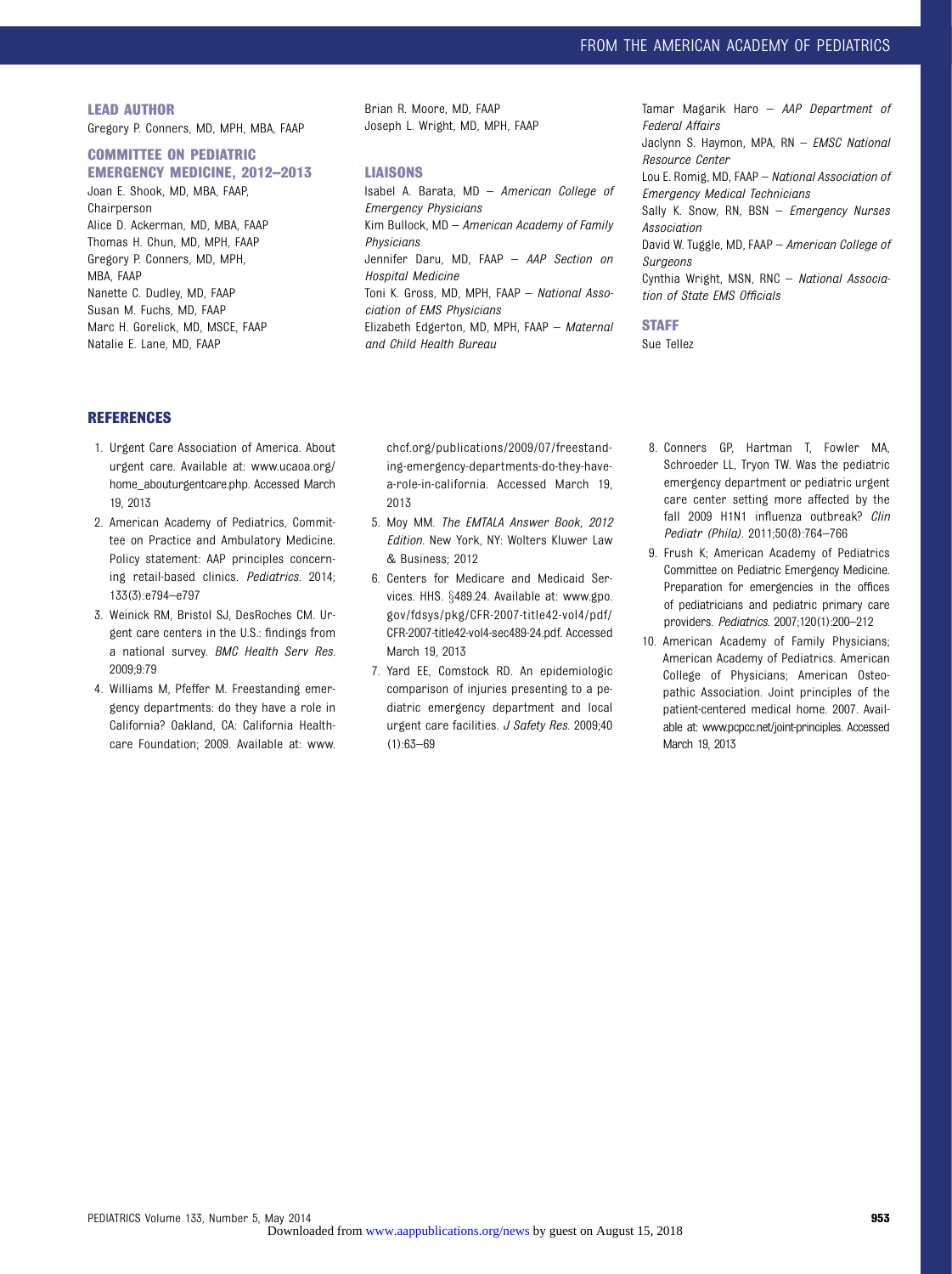#### COMMITTEE ON PEDIATRIC EMERGENCY MEDICINE **Pediatric Care Recommendations for Freestanding Urgent Care Facilities**

*Pediatrics* originally published online April 28, 2014;

| <b>Updated Information &amp;</b><br><b>Services</b> | including high resolution figures, can be found at:<br>http://pediatrics.aappublications.org/content/early/2014/04/22/peds.2<br>014-0569                                          |
|-----------------------------------------------------|-----------------------------------------------------------------------------------------------------------------------------------------------------------------------------------|
| <b>Permissions &amp; Licensing</b>                  | Information about reproducing this article in parts (figures, tables) or<br>in its entirety can be found online at:<br>http://www.aappublications.org/site/misc/Permissions.xhtml |
| <b>Reprints</b>                                     | Information about ordering reprints can be found online:<br>http://www.aappublications.org/site/misc/reprints.xhtml                                                               |